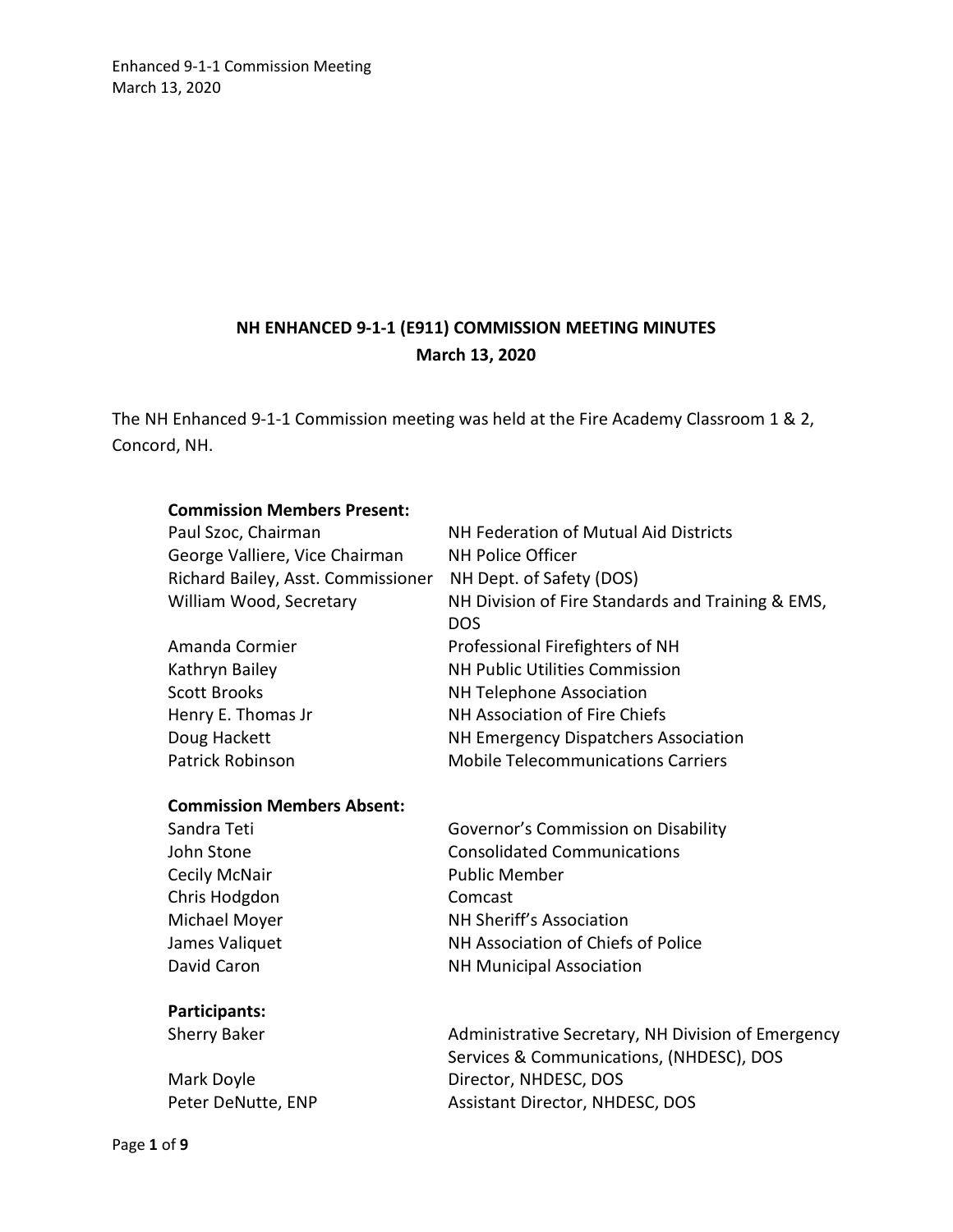| <b>Robert Lussier</b> | Assistant Director, NHDESC, DOS                  |
|-----------------------|--------------------------------------------------|
| Steven Lavoie         | Director of Administration, DOS                  |
| Robert Brown          | <b>INdigital</b>                                 |
| Sean Goodwin          | Administrator IV, NHDESC, DOS                    |
| <b>Timothy Scott</b>  | IT Manager IV, NHDESC, DOS                       |
| Matt White            | Info Tech Manager IV, NHDESC, DOS                |
| Deb Bray              | Supervisor IV, NHDESC, DOS                       |
| John Stevens          | Coordinator, Statewide Interoperability, NHDESC, |
|                       | <b>DOS</b>                                       |
| <b>Thomas Andross</b> | <b>Grafton County Sheriff Department</b>         |
| Nate Smith            | Supervisor III, NHDESC, DOS                      |
| <b>Bill Pelchat</b>   | Info Tech Manager IV, NHDESC, DOS                |
| Derick Aumann         | Case Reviewer & Evaluation Specialist, NHDESC,   |
|                       | <b>DOS</b>                                       |
| <b>Philip Sisk</b>    | <b>Mission Critical</b>                          |
|                       |                                                  |

## **1. Approval of the minutes from the December 13, 2019, NH Enhanced 9-1-1 Commission meeting**

Chairman Szoc called for approval of the December 13, 2020 meeting minutes. Commissioner Kate Bailey motioned to accept the minutes and Commission Vice-Chairman Valliere seconded the motion. The minutes were unanimously approved by those present.

### **2. FY20 Surcharge Receipts**

# **2. A. Financial Report (Steven R. Lavoie, Director of Administration)**

- 1. Discuss year-to-date expenditures & surcharge
- Surcharge receipts are on track and the E9-1-1 fund is healthy.
- Expenditures are in line at this point. The Division does a great job of managing its expenditures.
- No concerns at this point related to expenditures.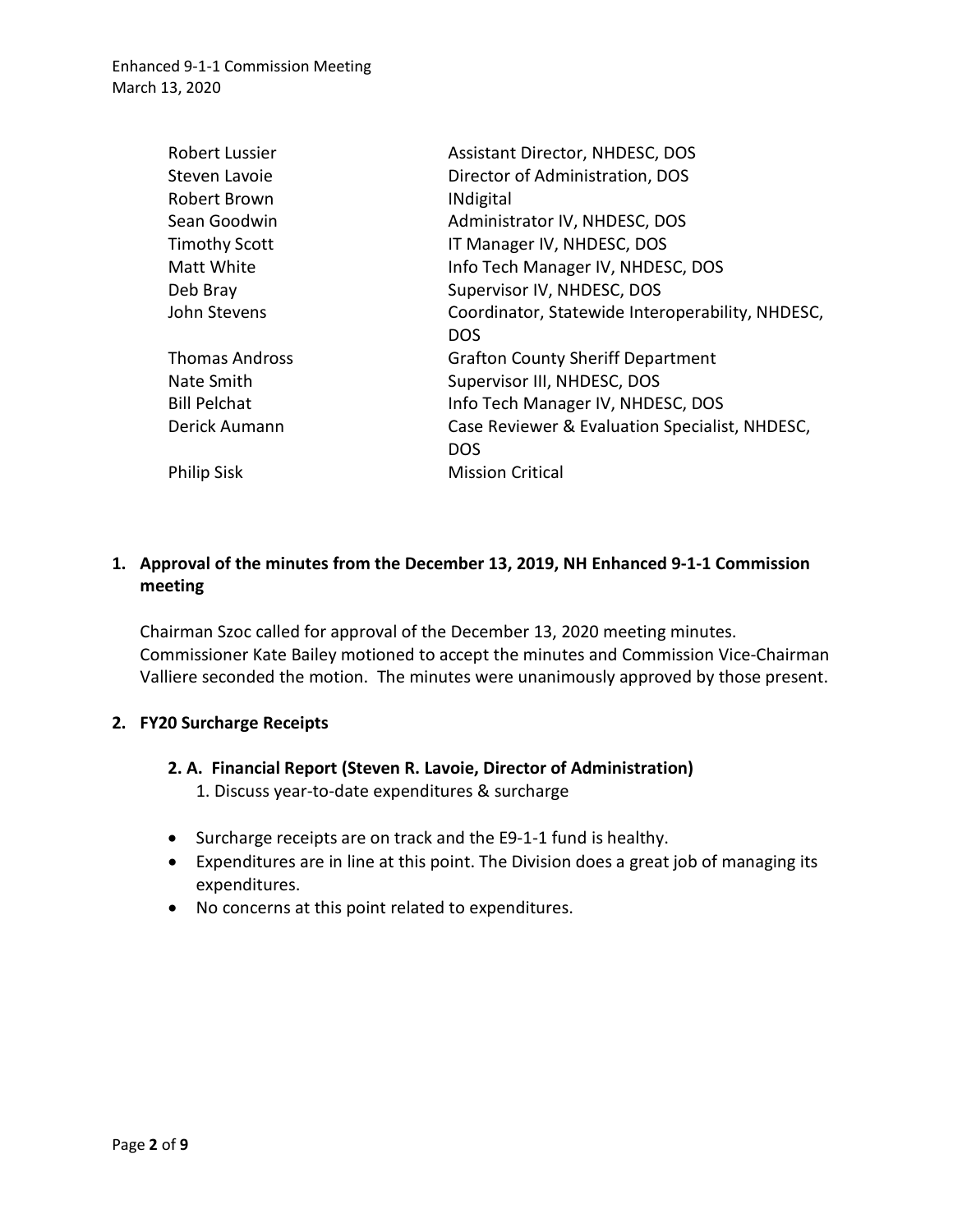#### **3. Division Reports**

- **A.** Administration Section (Robert Lussier, Assistant Director)
	- 1. Administration Update
	- 2. Emergency Communications Command Vehicle Event List
	- 3. Wanda Scott (9-1-1 Outreach & Education & Social Media Report)
	- 4. Emergency Communications Budget Preparation Presentation

#### **Asst. Director Lussier reported the following:**

- Tentative budget schedule for FY 23/24 was discussed
- Emergency Communications Budget presentation
- 128 UPS batteries were delivered and replaced
- Received 3 responses for the Building Access Grant RFI
- 3 vendors presented for the building access and video surveillance for the IPOC. Will pick a vendor soon.
- Since launching the Peer Support Group, they have had 9 contacts over the first 2 ½ months. It has been very successful. The group provides great value to our employees. The Peer Mentoring Program developed by the training department has also been very successful with new hires.
- Developing a department-wide chair replacement plan.

Commissioner Wood asked why we continue to make a payment to Poison Control each year when this was supposed to be a onetime deal.

> • Director Lussier explained there was a onetime influx payment to support Poison Control the first year. Now we have budgeted a yearly \$25,000.00 payment.

Public Education Events as follows:

- Bow Fire Explorers (Presentation/Tour)
- Bow Police Explorers (HSEM IPOC Tour)
- Firefighter I Class (Presentation/Tour)
- WGIR Jack Heath (Director Doyle & Tim Locke Interview)
- Chichester Elementary (Read Across America)
- Seacoast Public Health Network, Epping (Presentation)

Upcoming Professional Development/Media Relations as Follows:

- NH Guide Dog Association, Concord
- DHHS Bring Your Child To Work Event (Vendor Booth)
- DOS PIO Meeting/Training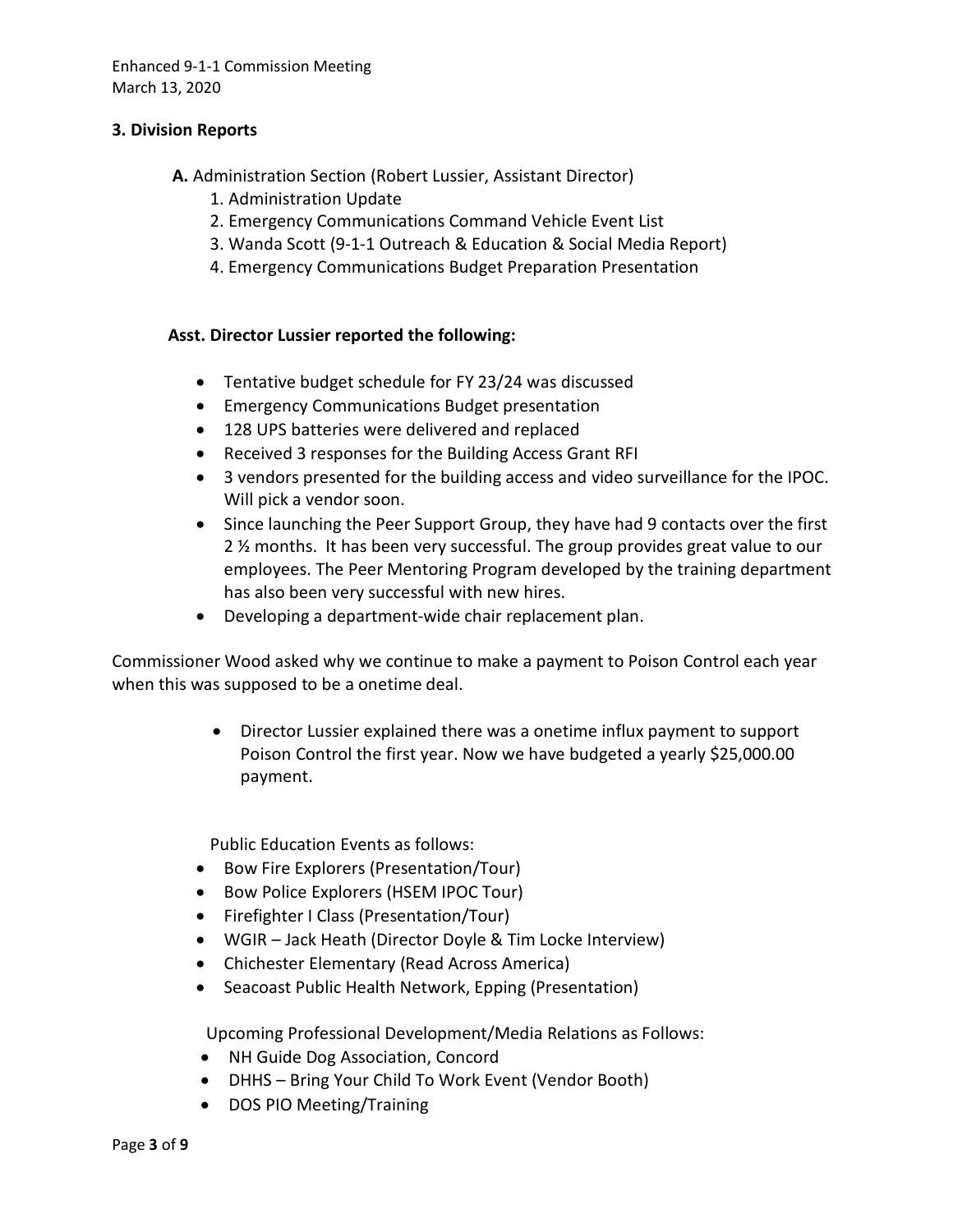- **B. Report on Special Projects (William Pelchat, Info technology Manager IV)**
	- 1. Status on NHVIEWW
	- 2. Status on the Wireless Asset Manager
	- 3. Information on DOS GIS Assistance

#### **William Pelchat reported the following:**

- 307 cell tower panel sets processed for location validation
- 9 New tower sites on-line in Concord, Newmarket, Hudson, Fremont, Exeter, Raymond, Keene, Atkinson
- Trail data editing and maps published and completed on schedule
- Continue to support the School Safety and Security Mapping program and web applications
- Installation of the ArcGis Enterprise dispatch center mapping platform was completed
- PSAP and Dispatch Web Mapping Application have been installed and are running on this new platform along with the Incident Locator Web Application, a NH 9-1-1 Geocoder and NH 9-1-1 Base map
- Installation completed for the new ArcGis image server
- ArcGIS Geoprocessing Server upgrade is completed and is currently running our GeoDatabse maintenance model tools
- Planning in progress for ESRI on site installation in May to replace our NHVIEWW Ago ArcGis Server
- GIS support for the planned Seabrook exercises will continue throughout the year
- Still working out details with the Lead Agency for the 2020 Fly High Resolution Imagery
- **C. Report on Data Operations: (Matthew White, Information Tech Manager IV, Data Operations)** 
	- 1. Update on Mapping and Database activities
	- 2. Update on Emergency Notification System (ENS) replacement
	- 3. Schools Statewide Telephone Emergency Preparedness Project (S.T.E.P.)
	- 4. Update on MLTS Discrepancies and Resolutions

### **Matthew White reported the following:**

- The telephone database contains approximately 644,496 records
- Partial address conversions have occurred in three cities and towns affecting 242 customer records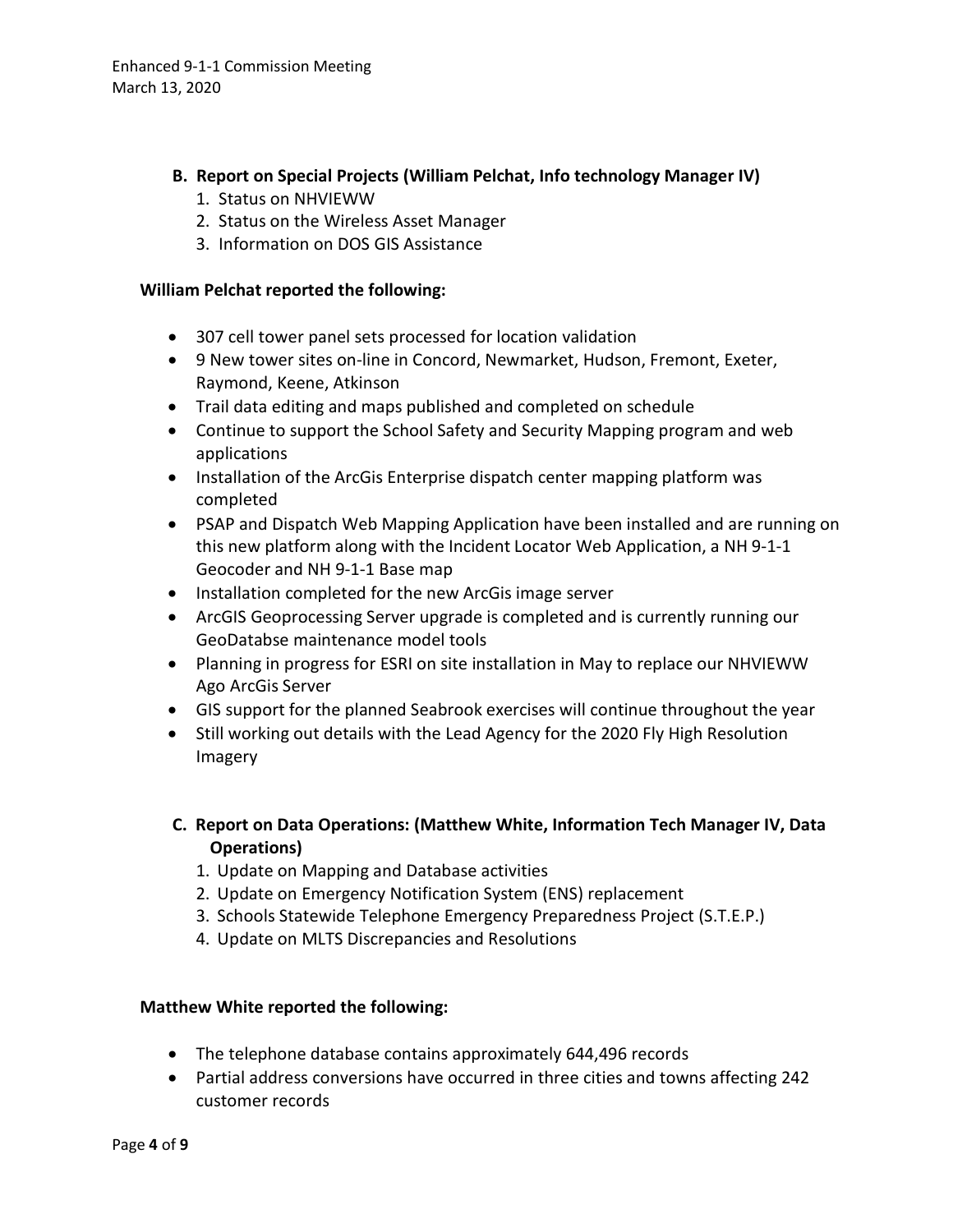- Mapping Database contains 687,971 addressable points
- Mapping Database contains 74,234 landmark points
- Mapping Database contains 53,764 building footprints
- Mapping Database contains 233,998 road segments
- Emergency Notification System has 54 communities signed up to participate in the system
- There are currently 470 open MLTS discrepancies; 143 MLTS discrepancies remain open
- Upgrade to new version of ESRI Guardian map products for PSAP
- Promoted Melissa Jones to Field Representative for central NH
- Jim Nelson is taking the lead on the Governor's state School Taskforce
- Working with Tim Scott on data ops strategic plan
- Discussion on elevator phone issue
- 4 towns have updated to the new standards maps delivered to those towns

## **D. Report on PSAP Operations and Report on Emergency Medical Dispatch: (Deb Bray, Supervisor IV)**

- 1. Update on PSAP operations
- 2. Agency Call Statistics Report
- 3. ACE Performance Standard Report
- 4. Update on Training Division
- 5. Derick Aumann Coronavirus Presentation

## **Deb Bray reported the following:**

- Currently have 9 Telecommunication Specialists I vacancies, 3 Telecommunication Specialist II vacancies, plus 4 part-time vacancies - 48 Telecommunication Specialist in total
- DESC has achieved and received the APCO International Agency Training Program Certificate
- DESC has met the International Academies of Emergency Dispatch (IAED) requirements to maintain the Accredited Center of Excellence (ACE) standard for the 6th time
- Crimson Contagion a Just in Time training. In an effort to increase support staff should our PSAP be debilitated due to the pandemic, Director Doyle, Asst. Director Lussier, and the section chiefs will attend an 8-hour program with the training department to learn basic Police/Fire Call processing
- Eight trainees that started on February  $14<sup>th</sup>$  are 1 month into their classroom training. Due to the strain on staffing, Allison created an accelerated 6-week classroom curriculum, which will bring the trainees into the PSAP for the on-the-job training on April 3. The on-the-job portion will remain at 8 weeks.
- Accepting applications for the next class, which will begin early July
- Derick Aumann did a Coronavirus Presentation for the Commission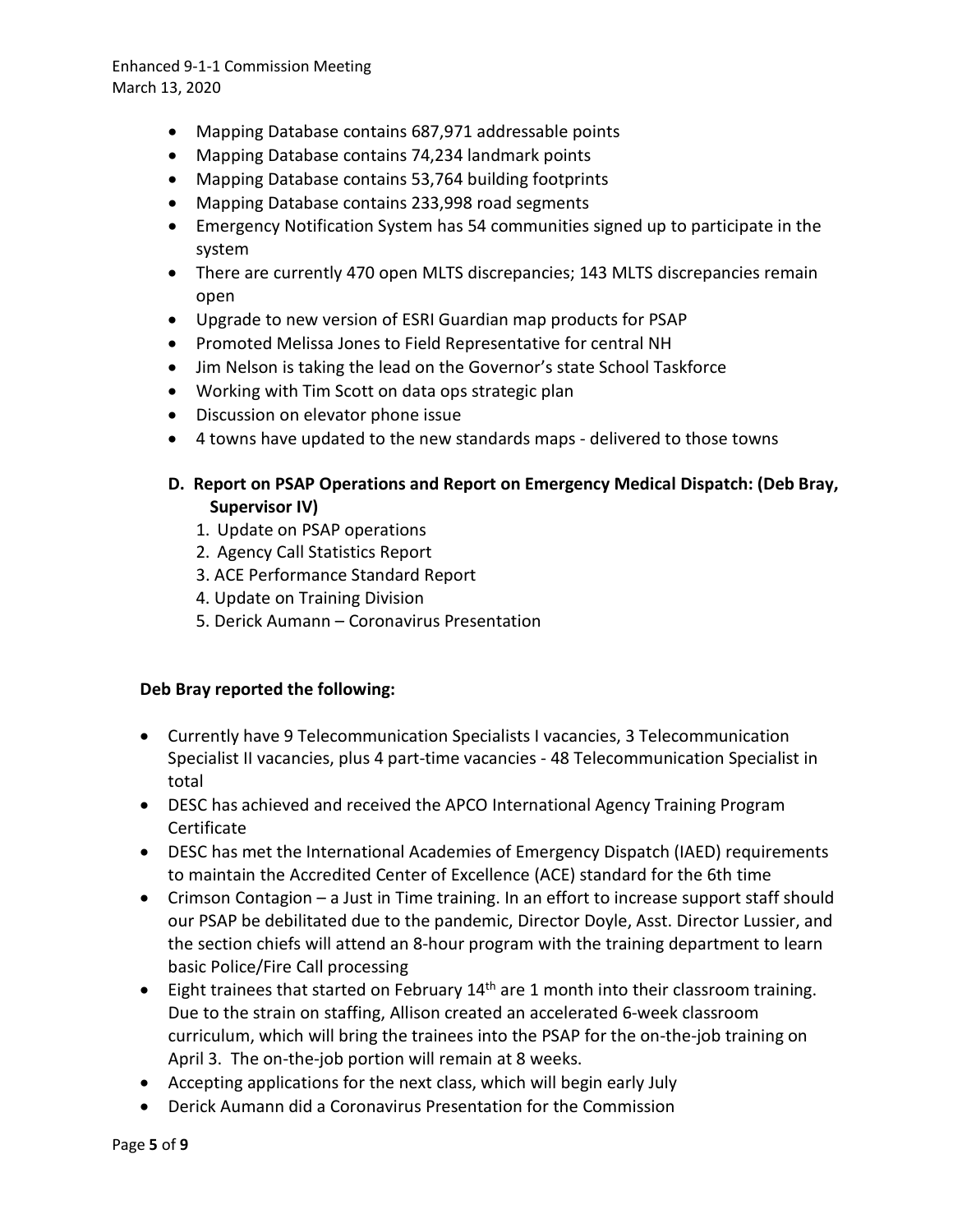- **E. Report on Information Technology (Tim Scott, Information Technology Manager V)** 
	- 1. CAD and Dispatch Center PC Upgrade Project
	- 2. Contract Renewal for Call Delivery Network
	- 3. Contract Renewal for CPE
	- 4. GIS Infrastructure Upgrades

## **Tim Scott reported the following:**

- Deployment of two new CAD machines have been delivered to Goffstown and Amherst. They are running successfully. Thank you to Jarod Guay for his hard work to complete this project.
- March 24, 2020 release date for the contract renewal for CPE
- Vendor presentation for Call Delivery Network took place last week; in process of scoring and will pick vendor next week.
- New ESRI Nod server that is serving up maps to dispatch centers.
- Discussion on SB459 which allows E9-1-1 services to share broadband information with municipalities

Commissioner Kate Bailey asked if there had been any impact to the data 9-1-1 is receiving regarding customers who have switched to VoIP/SIP based phone services.

• Tim believed that anyone who switches to VoIP/SIP based phone service, including Consolidated customers, is no longer included in the state-maintained database.

Commissioner Kate Bailey asked if those customers are aware of the change and what they need to do to make sure their location information is accurate.

• Tim did not know if the phone companies were notifying their customers of the change.

Commissioner Kate Bailey would like the DESC staff to get more information from the phone companies and report back to the commission at next meeting.

## **F. Communications Maintenance Bureau (Pete DeNutte, Assistant Director and Sean Goodwin, Administrator IV)**

1. Update on Radio Communications Maintenance

## **Sean Goodwin reported the following:**

• Motorola is working side by side with DESC to complete the final punch list in preparation for the P25 system acceptance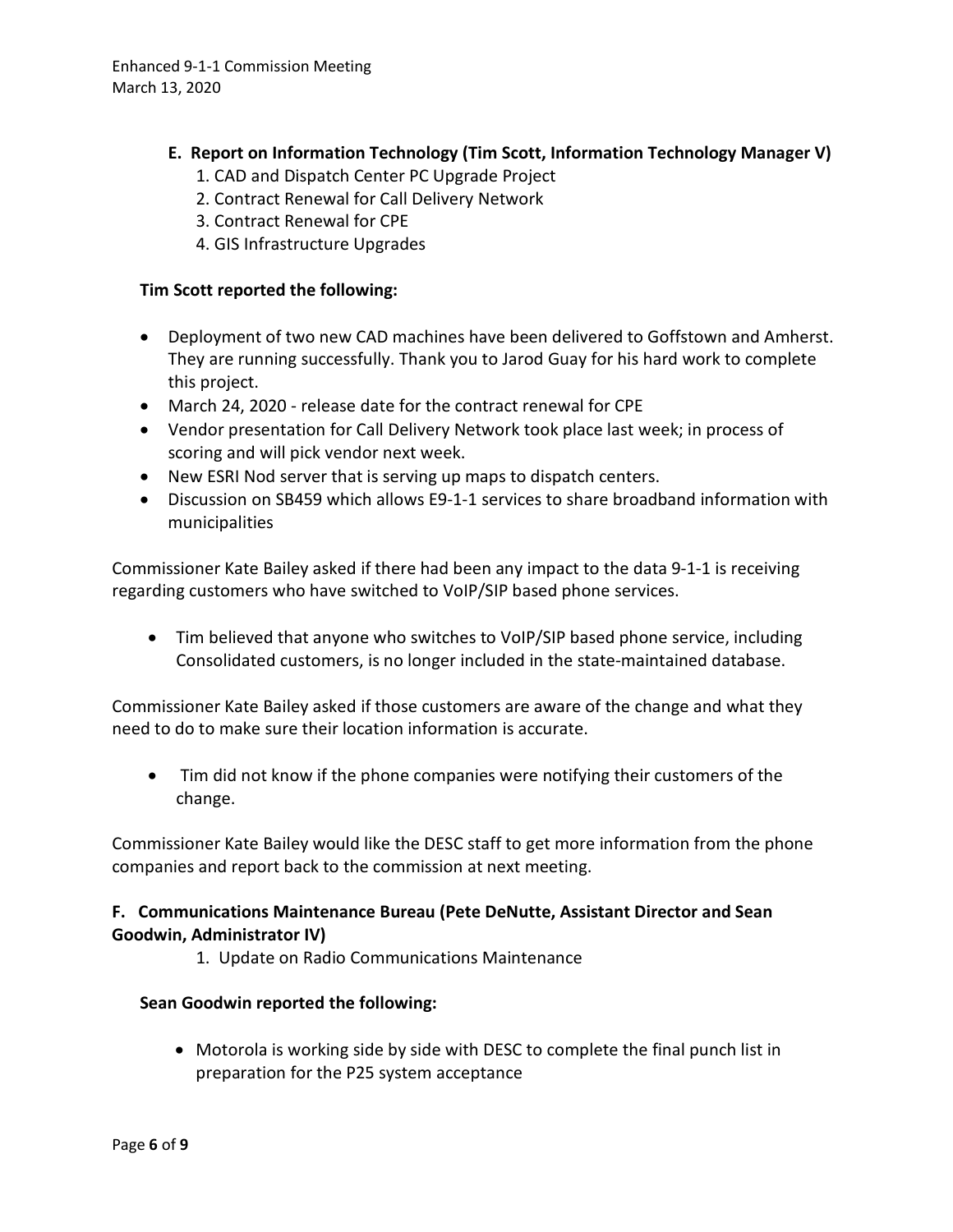- Still refining some of the backhaul connections for resiliency and operational efficiency across the state.
- Motorola system training was completed on site for all our Communication Technicians.
- Continue to respond to incidents across the state to support communication interoperability situations.
- Working to upgrade and maintain deployable command and communications assets
- Robert Erskine received his COM-L certificate
- Continue to attend to the maintenance needs on the radio sites as they arise
- Mountaintop sites are in top-notch shape due to the hard work and dedication of our staff.
- Working on generator replacement plan for the mountaintop sites and adding our HVAC equipment to the statewide maintenance contract.
- Mountain top management propane plan has worked well this winter resulting in no fueling outages on our sites.
- Assisting DNCR with scheduling their refueling generator maintenance plan for the critical sites we depend on.
- Assume responsibility for ESF 2 communications in the State Emergency Operation Center.
- Climbing and inspecting all tower mounted assets
- Working with a great team and want to recognize Josh Mann for his tireless efforts for keeping everything running smoothly.
- 2020 Imagery contract document scheduled for Governor and Council meeting March 25, 2020.

## **4. Statewide Interoperability (John T. Stevens, Statewide Interoperability Coordinator)**

## **John Stevens reported the following:**

- SIEC meeting and AT&T FirstNet event at the Fire Academy to update on the FirstNet partnership with the state and ongoing buildout. Well attended by DESC staff, stakeholders, Governor Sununu, Commissioner Quinn and SIEC membership.
- SIEC Working Groups meet on a monthly basis.
- FirstNet came to NH to give a press conference about the success of FirstNet here in NH. The event was a significant.
- Working on scheduling and rescheduling events due to the COVID-19 issues.
- Meeting with FirstNet on April 6, 2020 on a quarterly basis
- March 26<sup>th</sup> attending the CISA Marker Presentation unless need to postpone due to virus
- April 3<sup>rd</sup> Participating in a NHEDA training day at the Fire Academy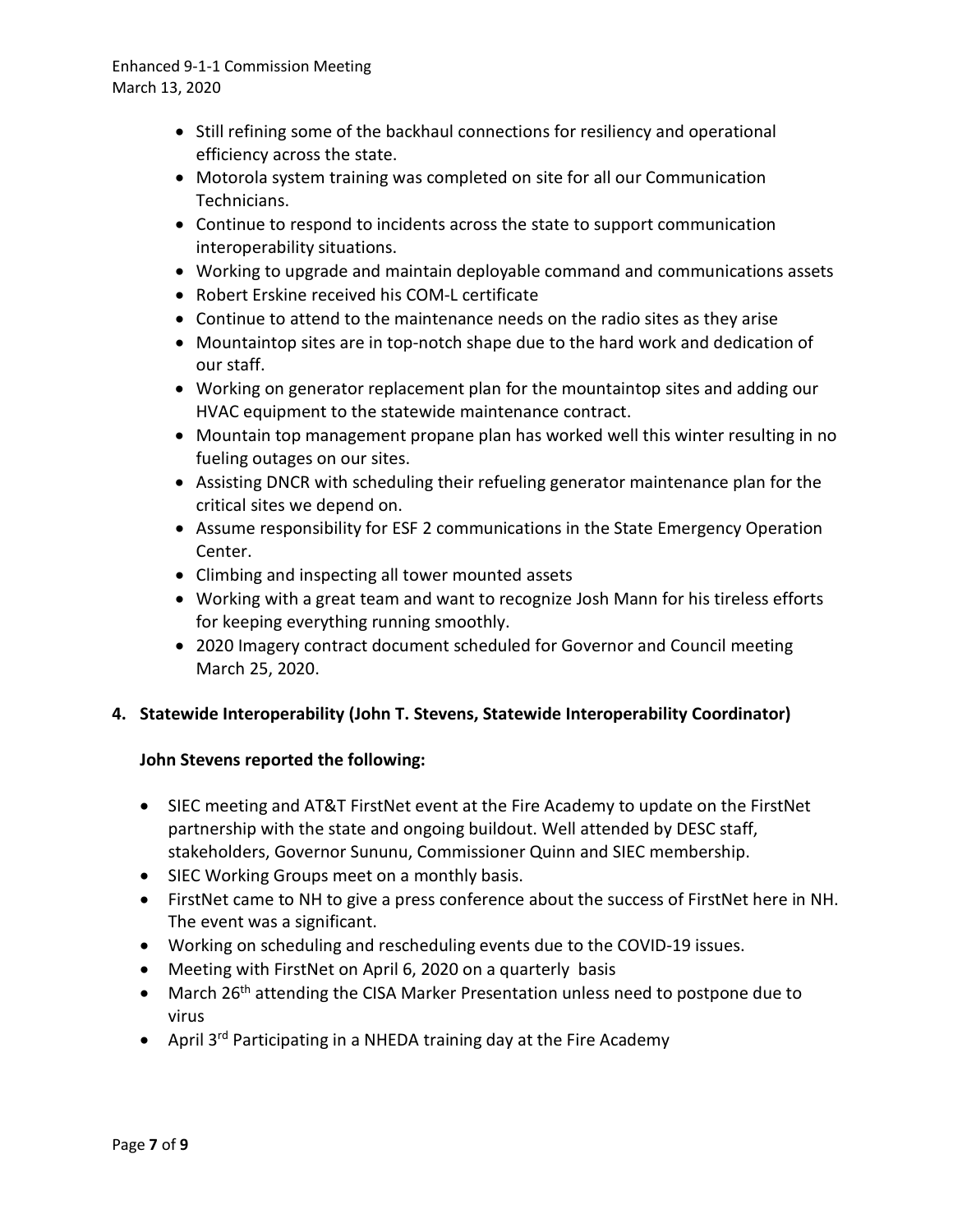- Rescheduled to April 21-24 will hold a COMU functional exercise which will consist of 3 teams running through 12 COML and 12 COMT trainees over the course of two days. This exercise will provide an opportunity for the trainees to complete all of their required tasks to become certified.
- May 29, 2020 Tert Rally
- June 8-12, 2020 COMT workshop
- July ComL workshop
- CISA-TA to test LTE coverage on certain sections of the state this fall
- Met with Director Doyle and Rapid SOS regarding grant opportunities more conversations forthcoming.
- Working with new Police Academy Director in regards to interoperability
- Second FirstNet summit in the fall

## **5. NH Bureau of Emergency Communication (Mark E. Doyle, Director)**

- 1. Update on Bureau
- 2. Outage Update
- Representatives from NH Enhanced 9-1-1, NH State Police, NH EAP and NAMI New Hampshire completed the first NH Peer Support Team Certified counselor-training program.
- DESC hosted its Bi-annual LMR (Land Mobile Radio) Advisory Group meeting to discuss OS P25 Radio buildout; DNCR, DOT, F&G, NHLC and FMO needs from a communications perspective.
- E-9-1-1 presented to a diverse group of Public Safety Leadership from around the state regarding 9-1-1 call processing and transfers.
- Representatives from "Hero Pups" met with our Division employees to accept a donation (\$500.00) from DESC employees to support their efforts to provide comfort animals to first responders & veterans throughout the state.
- Met with Max Puyanic, CEO of Convenient MD and Chief Medical Officer of AMR to discuss diversion to alternative sites of care and medical transport services throughout the state and the role of 9-1-1 as it pertains to medical call transfers.
- Discussion with Vermont 9-1-1 to establish MOU/Protocols for transferring 9-1-1 calls between New Hampshire and Vermont.
- Commissioner Thomas discussed the COVID-19 concerns that came out of the Fire Chiefs meeting.
- Thanked Derick and Deb for the COVID-19 presentation
- Thanked Jarod Guay and Paul Connolly for their hard work on Local Dispatch project